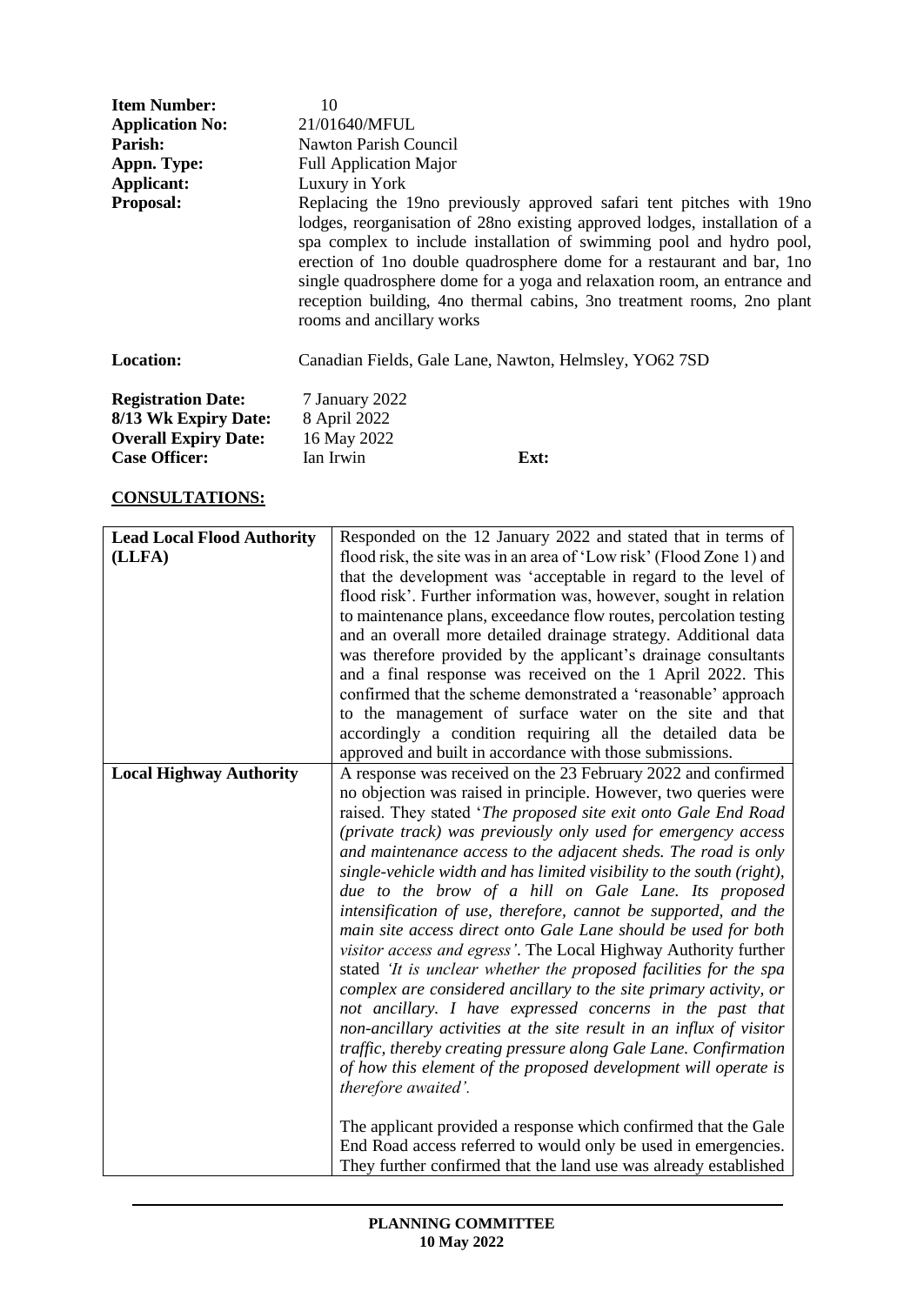|                               | and that the only material difference would be the introduction of<br>a small spa facility - all the other aspects are already approved<br>and essentially due to be replaced with improved facilities of<br>these already established uses (such as the lodges instead of tents<br>and an improved restaurant facility). |
|-------------------------------|---------------------------------------------------------------------------------------------------------------------------------------------------------------------------------------------------------------------------------------------------------------------------------------------------------------------------|
|                               | Accordingly, the Local Highway Authority responded for the<br>final time on the 8 April 2022. They requested the imposition of<br>conditions, were the application approved.                                                                                                                                              |
| Tree & Landscape Officer      | Were consulted on the 1 February 2022. No response has been<br>received.                                                                                                                                                                                                                                                  |
| <b>Housing (EHO)</b>          | Responded on the 26 January 2022 and confirmed no objection to<br>the application. An informative was requested in relation to the<br>need to obtain a caravan site licence if permission was granted.                                                                                                                    |
| <b>Nawton Parish Council</b>  | Responded on the 2 February 2022 and confirmed no objection to<br>the application.                                                                                                                                                                                                                                        |
| <b>Beadlam Parish Council</b> | Responded on the 8 February 2022 and confirmed that the Parish<br>Council objected to the application on the basis that the<br>development would generate extra traffic<br>movements.<br>Furthermore, it was considered that light pollution was also a<br>concern.                                                       |
| <b>Environmental Health</b>   | Were consulted on the 1 February 2022. No response has been<br>received.                                                                                                                                                                                                                                                  |

## **Representations received:**

A site notice was placed at the site entrance on the 14 January 2022. Three neighbour notification letters were issued on the 11 January 2022. Two responses have been received which object to the application. The first relates to a lack of public transport links and therefore visitors requiring the use of a car. The objector also considered that Gale Lane was too narrow to accommodate traffic movements associated with the development and the drains are unable to cope with surface water. They concluded by suggesting that the application would result in a significant impact in the quality and safety of the residents and pedestrians on Gale Lane. The second objection also raised concerns over an increase in traffic that the development would create in their view which in turn would increase risk to pedestrians and have a 'detrimental impact on residents'.

# **BACKGROUND:**

The application is to be determined by Planning Committee as a major development because the site area of the application site is in excess of 1 hectare.

### **SITE:**

The site, Canadian Fields, an established holiday accommodation site located in open countryside approximately 1 kilometre South of Nawton. The site is noted to be located within an area of land designated as an area of High Landscape Value.

The site is located within a Flood Zone 1 (with a less than 1 in 1000 chance of flooding) and has overhead power lines crossing a portion of the site. These run from the South-West to the North-East and it is noted the applicant intends to liaise with the relative authority to bury these.

A further caravan park is located to the North-East (Wrens Caravan Park). A residential property known as 'Birchfield House' is also located to the North, approximately 22 metres from the nearest part of the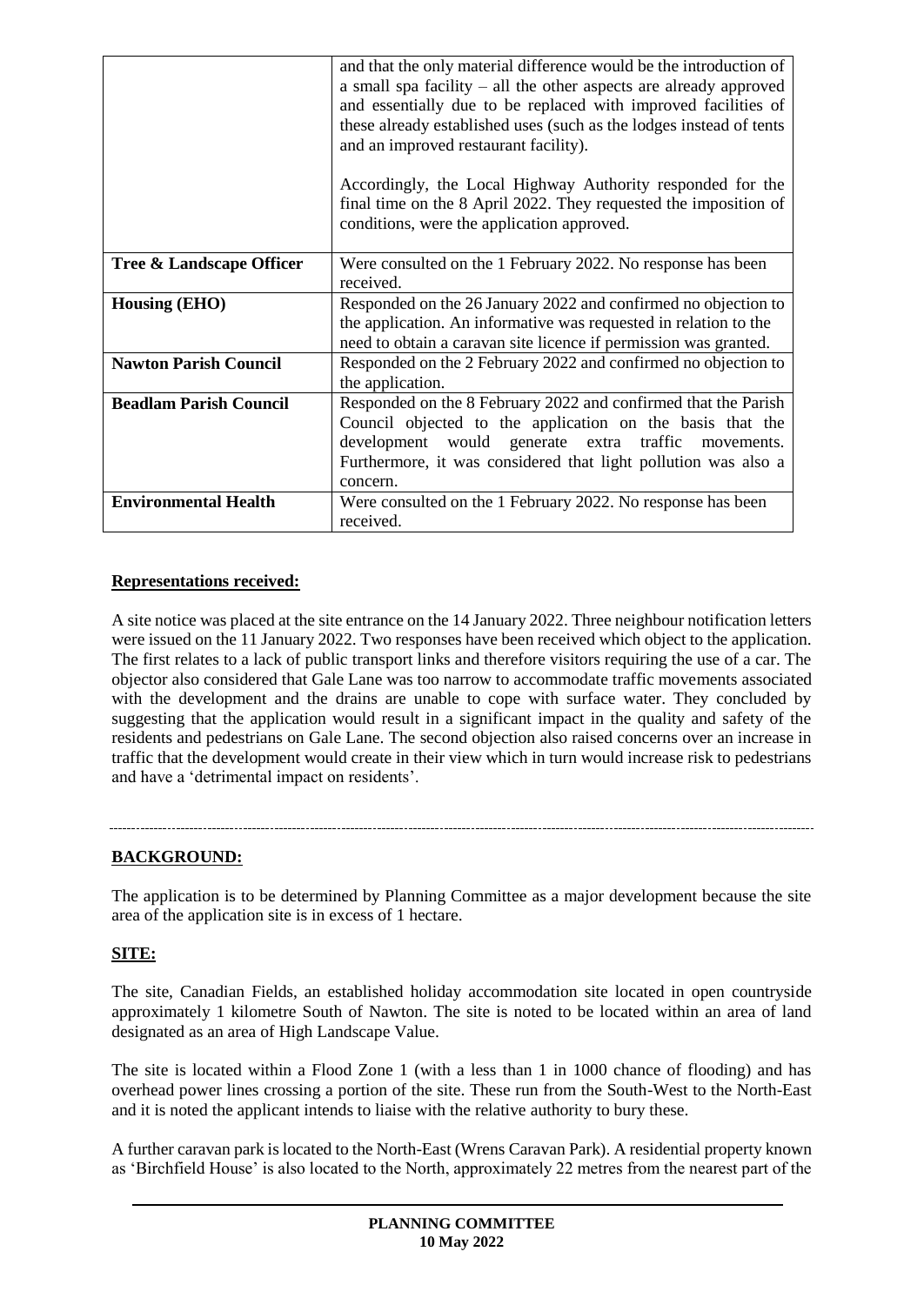application site boundary. 'Kensa Park' is located to the South-West of the site, approximately 102 metres from the nearest part of the site and 'Blackthorns' is located to the South, approximately 206 metres away. The site has an area of 3.4 hectares.

# **PROPOSAL:**

The scheme proposed would see the removal of all existing, permitted tents and as the applicant describes it, the 'reorganisation' of the site. Presently, the site has permission for 19 tents, which the applicant would like to replace with 19 lodges which would be intended to complement the approved 28 lodges. The applicant seeks also to change the layout for what would be a total of 47 lodges were the 19 lodges to replace the permitted tents.

Effectively then, were this application approved, it would result in all holiday accommodation on site being held within the definition of a 'caravan' but appearing in a lodge 'style'. Full details of their construction materials, specification and colour would be submitted as required by a draft condition attached to this report.

The other element of the proposed scheme is to introduce new development and refurbish existing buildings. The new development would be to create a 'spa' on site. Those existing buildings which feature on site as a reception and kitchen would be incorporated into this. The reception would be re-furnished but remain clad in Western Red Cedar Shiplap weatherboarding. Windows would feature aluminium frames, coloured anthracite grey. Doors would also be coloured anthracite grey and be constructed of either aluminium or UPVC. This would then become the proposed spa entrance.

The existing kitchen building would be modified with the intention of accommodating a new main reception and kitchen. It is proposed that it connects to a newly proposed bar and restaurant building. The roof would remain as existing, a pantile roof. Windows would once again feature aluminium frames, coloured anthracite grey. Doors would also be coloured anthracite grey and be constructed of either aluminium or UPVC.

The proposed modified kitchen and reception building would be as previously mentioned, intended to connect to a newly proposed bar and restaurant building – which would replace such existing facilities on site. This new structure was 200 sq. metres and would replace an existing tented restaurant. This structure is proposed to feature two quadrosphere domes, constructed of glulam beams and UPVC membrane coloured white and would be 5.07 metres in height. Walls would be Western Red Cedar Shiplap weather boarding with windows of aluminium frames, coloured anthracite grey. Once again door would be constructed of either aluminium or UPVC and coloured anthracite grey.

The applicant proposes the site to offer guests and customers a Spa facility. This would comprise a range of buildings offering different spa treatments. The primary building would be a yoga/relaxation building would be 100 sq. metres in size. It would also feature quadrosphere domes, constructed of glulam beams and a UPVC membrane coloured white. It would be 5.07 metres in height. Once again, Western Red Cedar shiplap weather boarding would be used to finish the walls with windows of aluminium frames, coloured anthracite grey. Once again door would be constructed of either aluminium or UPVC and coloured anthracite grey.

The applicant proposed four thermal cabin buildings. These would be for treatments conducted as part of the proposed Spa facility. Each cabin would be 24 sq. metres in size and again are proposed to be constructed of Western Red Cedar shiplap weather boarding to finish the walls, with windows of aluminium frames, coloured anthracite grey. Once again door would be constructed of either aluminium or UPVC and coloured anthracite grey.

The applicant proposes treatment rooms which would include a prep/store area. These areas would be comprised of a further four new structures. Each structure would be 8 sq. metres in size, meaning a total of 32 sq. metres of floorspace. Western Red Cedar Shiplap weather boarding would be used to finish the walls and to maintain continuity, windows would be of aluminium frames, coloured anthracite grey with doors of either aluminium or UPVC also coloured anthracite grey.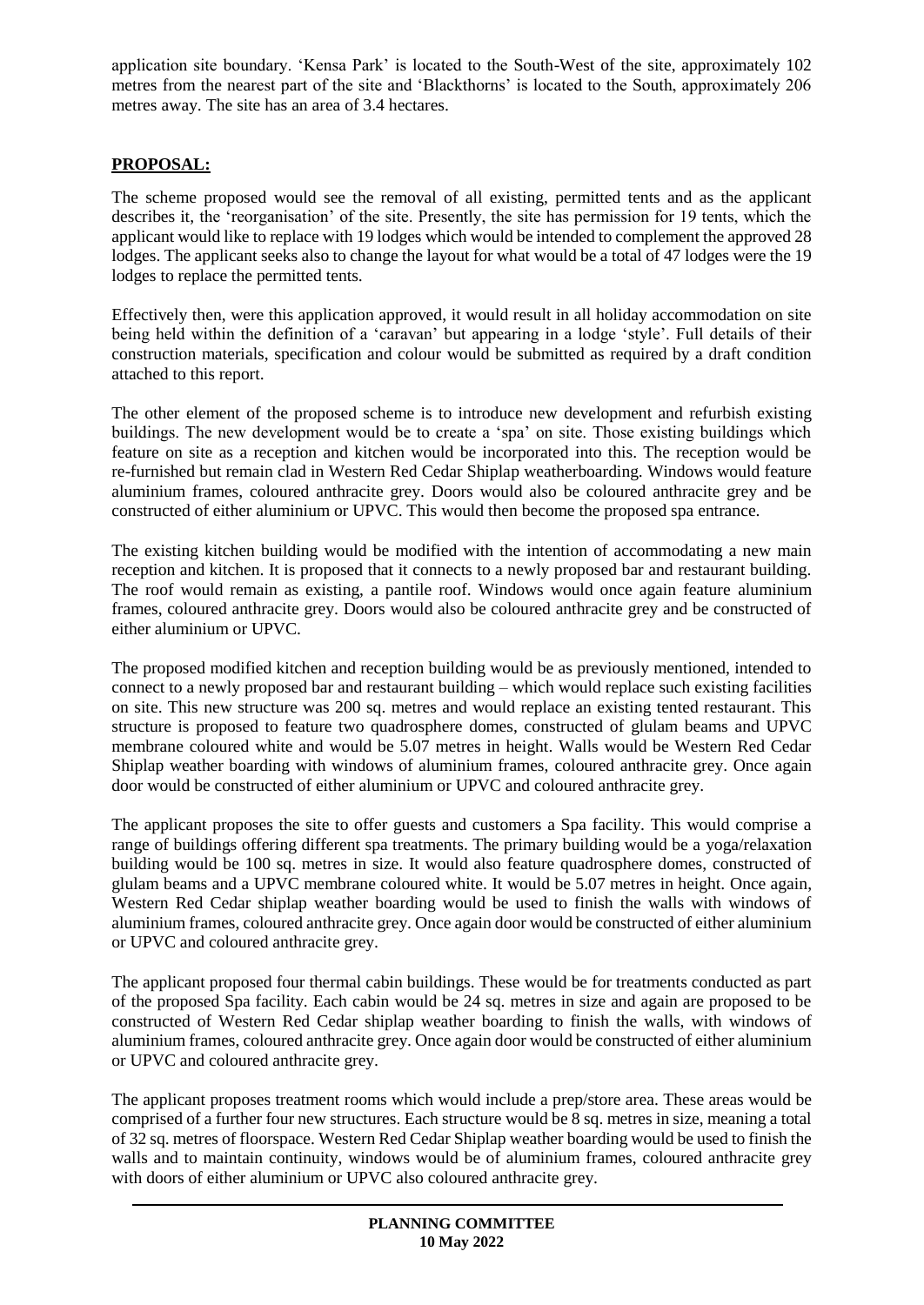Finally, the applicant proposes to construct two plant rooms. These would cover a total of 8.6 sq. metres in size. To maintain continuity, the applicant proposes the plant rooms to feature Western Red Cedar Shiplap weather boarding would be used to finish the walls and to maintain continuity, windows would be of aluminium frames, coloured anthracite grey with doors of either aluminium or UPVC also coloured anthracite grey.

Whilst the number of people that can use the existing restaurant is unrestricted, the applicant has advised that the newly proposed restaurant would have 60 covers.

The Spa has various elements and has an approximate capacity of 24 people per day given treatment room capacity etc. Guests on site offered the opportunity to receive treatments as part of the holiday experience. Where appointments were not taken by guests, the general public could, if they so wish, make a booking.

Car parking for the lodges will be adjacent to each lodge with the remaining main parking area in the site with a total of 30 spaces considered required for staff and the general public for the restaurant and spa facilities. The total provision of parking spaces on site is 35 spaces.

Access would remain as existing, utilising the existing arrangements off of Gale Lane with an additional emergency access available on the southern boundary of the site. This would not be used in by customers but would be for emergency purposes only and at all times would remain gated unavailable for access and egress unless the aforementioned emergency situation was to occur.

# **HISTORY:**

20/00061/FUL - Siting of 4no. Modular timber structures and 1 no. shepherds hut with associated decking to replace 5no. existing safari tent pitches. Approved 16 March 2020.

16/01839/MFUL – Change of use of agricultural land to allow siting of 28no. holiday lodges in association with Canadian Fields campsite together with formation of site roads, car parking and turning areas and associated landscaping. Approved 15 September 2017.

14/00949/FUL - Erection of pre-fabricated building for use as camp kitchen to serve camp cafe (retrospective application). Approved 4 September 2019.

14/00779/FUL – Change of use of reception, toilet, office and laundry store building to reception, toilet, office, laundry store and first floor wardens accommodation for use solely in connection with the operation of Canadian Fields campsite (retrospective application). Approved 11 September 2014.

14/00777/FUL - Change of use from canteen tent ancillary to the campsite for customers staying on the campsite to canteen tent not ancillary to the campsite that is open to customers both from the campsite and customers not staying on the campsite (retrospective application).

13/01122/73AM – Removal of Condition 06 of approval 11/01280/73AM dated 09.03.2012 to allow a year round opening season for the holiday occupation of the tents. Approved 16 December 2013.

11/00686/MFUL – Change of use of agricultural land to allow the siting of 19 no. tents on decking bases, erection of toilet and reception block and canteen marquee, change of use of agricultural building to winter tent store, formation of vehicular access, gravel site roads and paths, car parking and landscaping. Approved 28 September 2011.

### **POLICIES:**

Under Section 38(6) of the Planning and Compulsory Purchase Act 2004 planning authorities are required to determine each planning application in accordance with the planning policies that comprise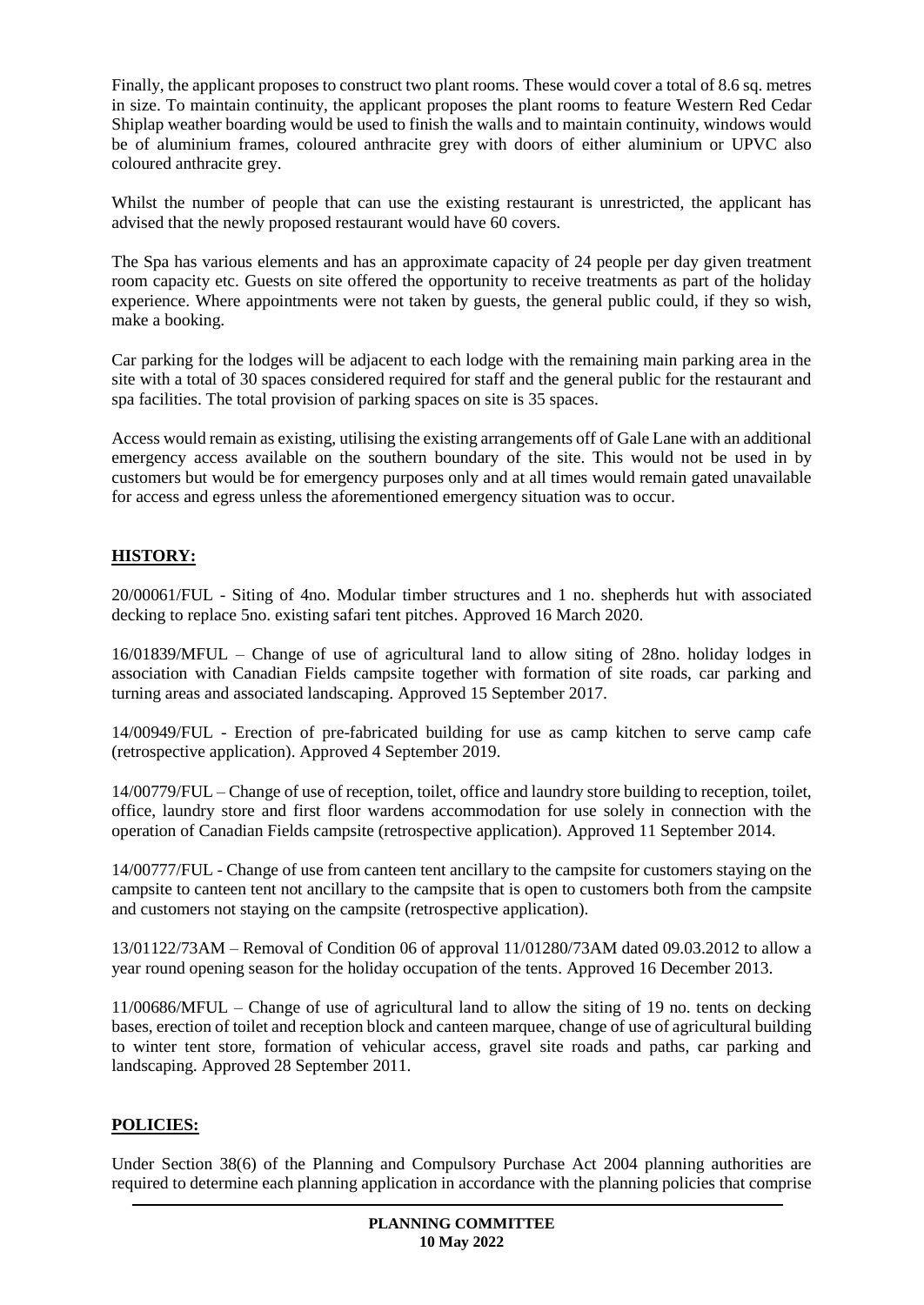the Development Plan unless material considerations indicate otherwise. The Development Plan for the determination of this particular application comprises the following:

## **The Ryedale Plan- Local Plan Strategy (2013)**

Local Plan Strategy - Policy SP1 General Location of Development and Settlement Hierarchy Local Plan Strategy - Policy SP8 Tourism Local Plan Strategy – Policy SP13 Landscapes Local Plan Strategy - Policy SP16 Design Local Plan Strategy - Policy SP17 Managing Air Quality, Land and Water Resources Local Plan Strategy - Policy SP19 Presumption in Favour of Sustainable Development Local Plan Strategy - Policy SP20 Generic Development Management Issues Local Plan Strategy – Policy SP21 Occupancy Restrictions

#### **Other Material Considerations**

#### **National Planning Policy Framework (NPPF)**

- Chapter 2 Achieving Sustainable Development
- Chapter 4 Decision making
- Chapter 6 Building a strong, competitive economy
- Chapter 11 Making effective use of land
- Chapter 12 Achieving well-designed places
- Chapter 14 Meeting the challenge of climate change, flooding and coastal change
- Chapter 15 Conserving and enhancing the natural environment
- Chapter 16 Conserving and enhancing the historic environment

#### **National Planning Practice Guidance (NPPG)**

#### **Main Considerations**

- **Principle of the development**
- **Landscape Impact**
- **Design, appearance and scale of development**
- **Impact on residential amenity**
- **Highways**
- **Flood Risk and Drainage**
- **Ecology and Biodiversity**

#### **Principle of the development**

Policy SP1 entitled 'General Location of Development and Settlement Hierarchy' confirms the Council's approach to the type of development considered appropriate across the district. Accordingly, settlements and geographical areas are defined within this hierarchy and it is to this that proposals should be considered in the first instance. In specific relation to areas designated as 'Wider open countryside' the policy clearly confirms that development in such locations will be *'restricted to that:* 

- *which is necessary to support a sustainable, vibrant and healthy rural economy and communities, or*
- *which can be justified in order to secure significant improvements to the environment or conservation of significant heritage assets in accordance with the National Enabling Development Policy and Policy SP12 of this Plan, or*
- *which is justified through the Neighbourhood Planning process'.*

The Local Plan document does confirm that in relation to its 'approach and ambitions' in relation to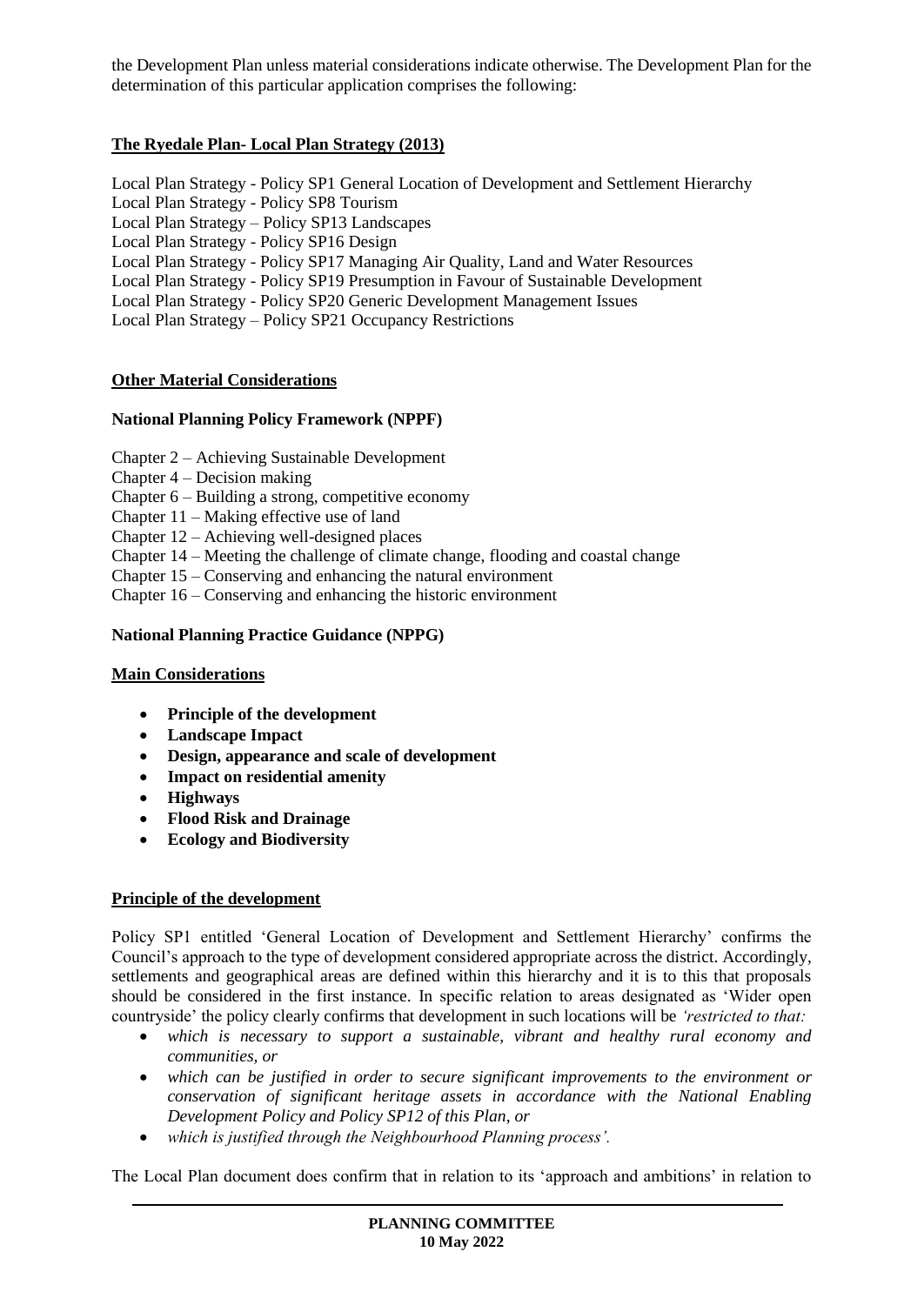such 'open countryside' locations, these criterion;

- *'Support economic diversification that complements the character of the landscape and surrounding activity*
- *Support development that is necessary to support a sustainable and healthy rural economy*
- *Protecting the valued landscapes of the North York Moors National Park; the Howardian Hills Area of Outstanding Natural Beauty; the Yorkshire Wolds; the Fringe of the Moors and the wider Vale of Pickering*
- *Utilising the natural and cultural assets of northern Ryedale as an economic driver, in particular the important archaeological landscapes of the Vale of Pickering and the Wolds'.*

Policy SP8, entitled 'Tourism' affirms that the Council *'will seek to encourage tourism which minimises its environmental impact on the district'*.

It further states that to achieve these aims, the Local Planning Authority will support;

- *'The provision of a range and choice of quality tourist accommodation;*
- *The business plans and operational requirements of existing tourist and visitor attractions, and event arenas where appropriate\*;*
- *Encouraging all year round tourism subject to the occupancy conditions set out in Policy SP21;*
- *Tourism in areas where potential is significantly underdeveloped, in particular, Malton and Norton and the Wolds;*
- *Cultural and creative businesses in Ryedale inspired by Ryedale's unique environment;*
- *The role of Pickering, Helmsley and Thornton-le-Dale as key visitor destinations as well as gateways to tourism and recreational opportunities in northern Ryedale including the North York Moors National Park. The impact of tourism on these communities will be managed particularly in relation to car parking, traffic management, local facilities and services.*

*And by maximising the opportunities to further develop tourism, outdoor education and recreation using the District's natural, cultural and historic assets as an economic driver, including the potential provided by:* 

- *The archaeological landscapes of the Vale of Pickering and the Yorkshire Wolds;*
- *The protected landscapes of the North York Moors National Park and Howardian Hills Area of Outstanding Natural Beauty;*
- *Ryedale's religious and Medieval history;*
- *Malton's Roman, Medieval and Georgian heritage;*
- *Malton and Norton's longstanding association with horse racing;*
- *Outdoor adventure in northern Ryedale including Dalby Forest – the Great Yorkshire Forest;*
- *Local food production;*
- *Farm and rural diversification;*
- *Biodiversity and the development of nature tourism.*

*New tourist attractions will be supported where they do not undermine the character of the area or prejudice the quality of the natural or built environment. Attractions that will attract large numbers of visitors should be accessible by a choice of means of transport'.* 

Chapter 6 entitled 'Building a strong, competitive economy' of the National Planning Policy Framework (NPPF) states that "*Planning policies and decisions should help create the conditions in which businesses can invest, expand and adapt. Significant weight should be placed on the need to support economic growth and productivity, taking into account both local business needs and wider opportunities for development. The approach taken should allow each area to build on its strengths, counter any weaknesses and address the challenges of the future*". When specifically referring to the rural economy, it also states that planning decisions should enable*: a*) *the sustainable growth and expansion of all types of business in rural areas, both through conversion of existing buildings and well-designed new buildings; b) the development and diversification of agricultural and other*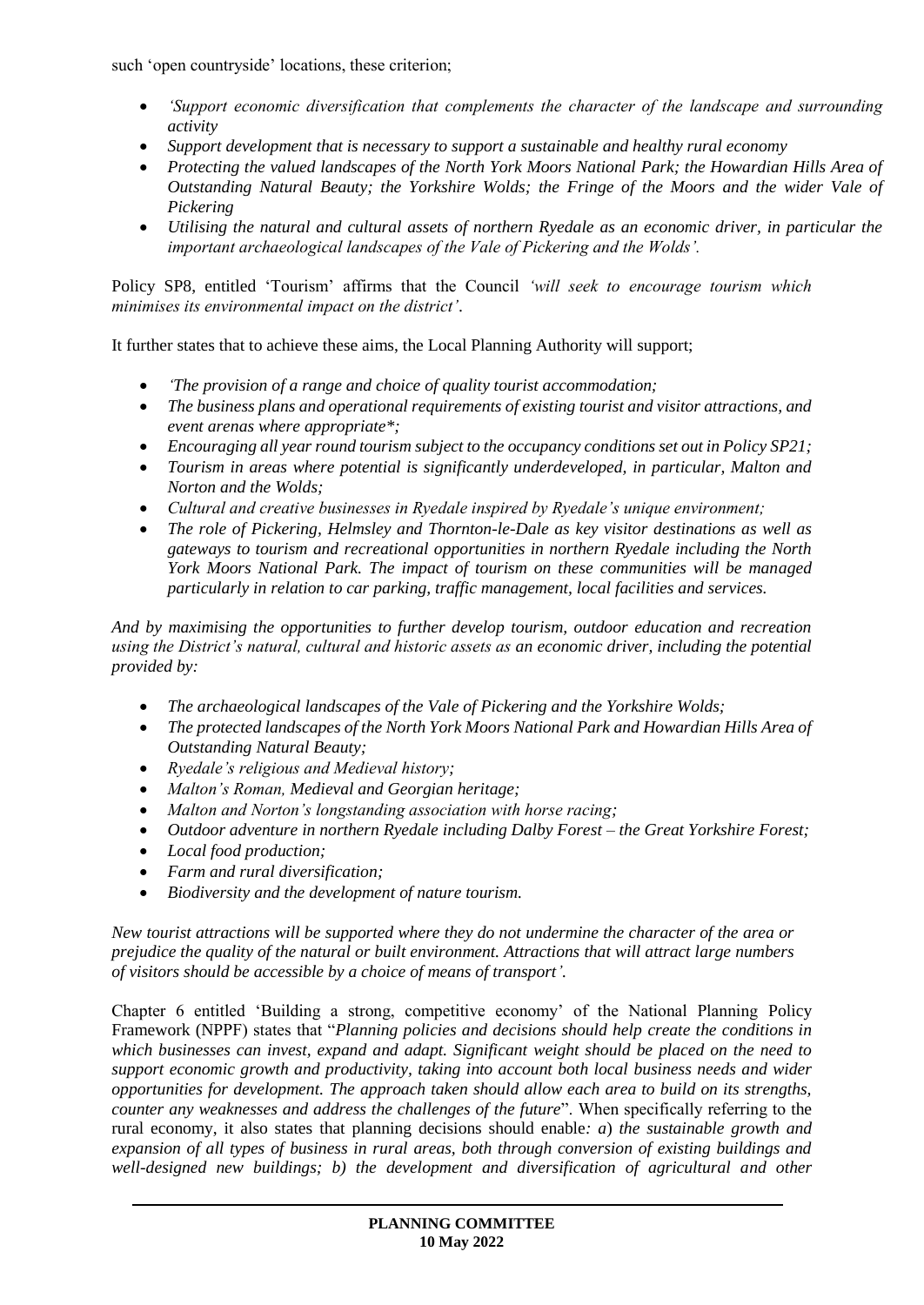#### *land-based rural businesses; and c) sustainable rural tourism and leisure developments which respect the character of the countryside".*

It is considered that in this instance, the proposal, relates to an existing tourism accommodation site and as such, in principle, tourism use is established at the site.is, in principal given the land use is already established. Essentially, this application seeks to primarily reorganise an already existing tourism development site. There is the intention to improve existing facilities, such as replacing the existing kitchen tent with a building. So whilst this would be recognised as 'new' development, the 'use' is recognised as having already been permitted on site and such would not materially change the way the site is used or introduce a new 'use'. Such restaurant facilities are not uncommon on tourism accommodation sites and offer guests the opportunity to eat within the lodge or the more communal restaurant building. Given such is already available on site, this would not represent any material change in use on site.

There is only one element that could be considered to introduce something 'new' and that relates to the proposed Spa facilities. The Local Plan recognises the role that tourism development has within the local economy and given the holiday use is already permitted on site, this represents a strong material consideration in the determination of this application and is accordingly afforded significant weight in the planning balance. Indeed, this would offer something different and enhances the offer for guests on site.

Policy SP8 confirms that the Local Planning Authority will support plans for tourism development and indeed tourist attractions. In this case it is recognised that fundamentally, this application relates to tourism accommodation with ancillary elements. Accordingly, there is no need for a range of transport means to be offered by the applicant given the established use on site and indeed that the spa is proposed as ancillary to this. So whilst there could be visitors to this facility from those not staying as guest on site, this is not expected to be 'large numbers of visitors' which Policy SP8 refers to when seeking such alternate transport methods to bring people to site. Fundamentally, the proposals are considered commensurate in scale with the tourism accommodation, they are not of a scale in their own right that can be considered inappropriate for the overarching accommodation development permitted on site.

In principle then, the application is considered acceptable in light of the site history and that fundamentally, this proposal, which would not alter that, accords with Policies SP1, SP8 and the NPPF and merits support.

### **Landscape Impact**

Policy SP13 entitled 'Landscapes' requires that proposed development protects and enhances the quality, character and value of Ryedale's diverse landscape. Criterion 'C' of paragraph 130 of the NPPF states that planning decisions should ensure that proposals are *'sympathetic to local character and history, including the surrounding built environment and landscape setting, while not preventing or discouraging appropriate innovation or change (such as increased densities)'*.

As has been confirmed, the site is located within an area of high landscape value. The application site is noted to have an extant planning permission for tourism accommodation but it is mixed between lodges and tents. This application seeks to bring this to an end, with only lodges being utilised on site. Additionally, existing facilities would be subject to either enhancement with improved cladding and materials along with some new replacement facilities and indeed one specific new 'use' sought on site as an additional facility for the business.

In landscape terms, whilst the high landscape value area is noted, the approved use on site is recognised as 'fall-back' position, essentially allowing the site to be utilised as approved regardless of this application being determined or not. Whilst the impact upon the landscape would in any event need to be demonstrably harmful the fall-back position in this particular case is noted.

Notwithstanding, officers recognise that the proposed lodges in themselves would not be so harmful as to merit their refused use. The applicant proposes to utilise Western Red Cedar Shiplap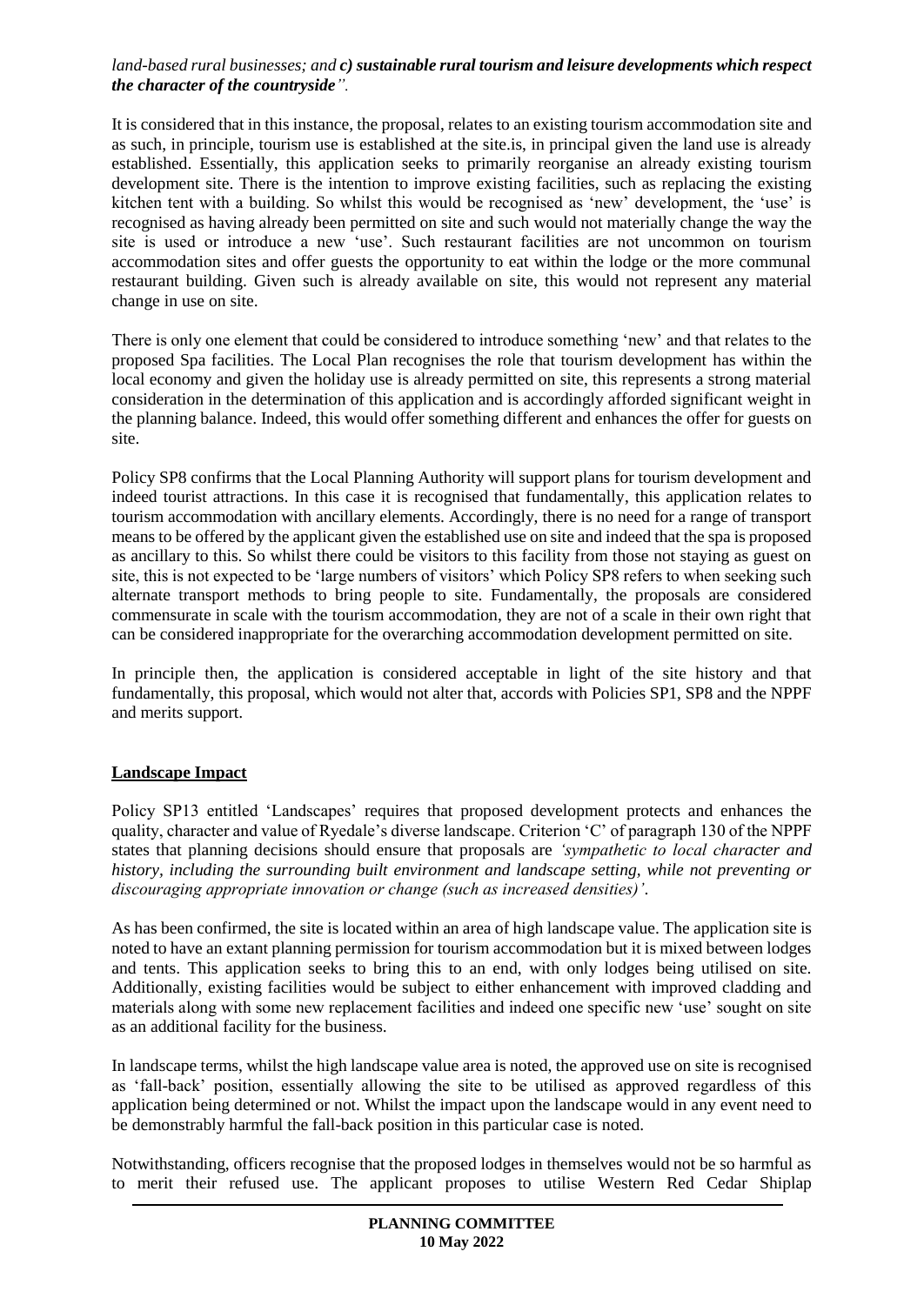weatherboarding in the new structures and indeed in upgrading those that would be retained on site. This material is considered acceptable and would be an improvement in terms of the visual appearance of those structures presently on site.

The material difference in visual appearance between the tents and proposed lodges is considered to be an improvement in landscape terms. The applicant has confirmed that the caravans proposed will be in a 'lodge' style. Whilst the specific details of the lodges are not yet fully known, the principle is considered to be likely to be an improvement on tents subject to assessment of those designs which can be secured by formal planning condition. That condition is attached to this report and details would be submitted in accordance with that condition for formal approval were permission granted.

In terms of the other buildings proposed, these would replace existing facilities with improved, bespoke facilities. Firstly, a newly proposed bar and restaurant building. This new structure would be 200 sq. metres and would replace an existing tented restaurant. A yoga/relaxation building would be 100 sq. metres in size. The applicant has also proposed four thermal cabin buildings. The applicant also proposes treatment rooms which would include a prep/store area. These areas would be comprised of a further four new structures. Each structure would be 8 sq. metres in size, meaning a total of 32 sq. metres of floor space. Finally, the applicant proposes to construct two plant rooms. These would cover a total of 8.6 sq. metres in size.

Individually and cumulatively these are not considered to represent any significant impacts upon the landscape of the area. When considering that those structures already on site and indeed the approved use of the wider site to have tents erected around it, these proposed would be, in view of officers an enhancement to the site by using appropriate materials an introducing improved accommodation. The 'fall-back' must be given significant material weight in the planning balance and it is recognised that ultimately, these facilities exist on site with the exception to the spa and treatment room facilities. It is noted that the restaurant also intends to serve drinks but that will be subject to a separate licence, outside of the planning remit.

Those existing facilities are rather tired in visual appearance and whilst well-screened from public view their replacement with improved buildings is desirable. It is recognised that the proposed restaurant and yoga buildings would feature a 'dome' type design with white membrane to finish the roof. These are far more modern and a departure from the more muted design principles that have evidently guided the site previously. Whilst design is considered in the next section of this report, from a landscape perspective these buildings are noted. Indeed, the dome features would be likely to reflect some light and at 5.07 metres at the ridge, would be limited in visual appearance by this scale.

As has been made clear, the site is rather well screened and only limited views of the site can be achieved from Gale Lane. These buildings would, however are seen as a collective and ultimately the white roofs would offer a different visual appearance to the almost entirely cedar based material proposed on site. This contrast would be interesting to guests but offer very limited impacts on the wider landscape. The ultimate test for such consideration is what harm would a scheme achieve and whether such can be demonstrable. Even then, the planning balance may outweigh any harm in favour of the proposal. In this instance, there are no obvious and clear demonstrable landscape impacts considered likely. The site remains well-screened and the buildings would be seen as part of a wider collective group of structures, rather than incongruous development in open countryside.

It is noted that the applicant submitted a preliminary landscape assessment which recommended improving landscaping on site, especially at the field boundaries. Further planting was recommended within the site. As such is recommended by the applicants own submission, it is considered that this detail can be provided at a later stage and as such, a condition requiring this information to be submitted is attached to this draft suite of conditions.

Accordingly then, the scheme is considered to accord with Policy SP13 of the Local Plan and the NPPF and can be supported.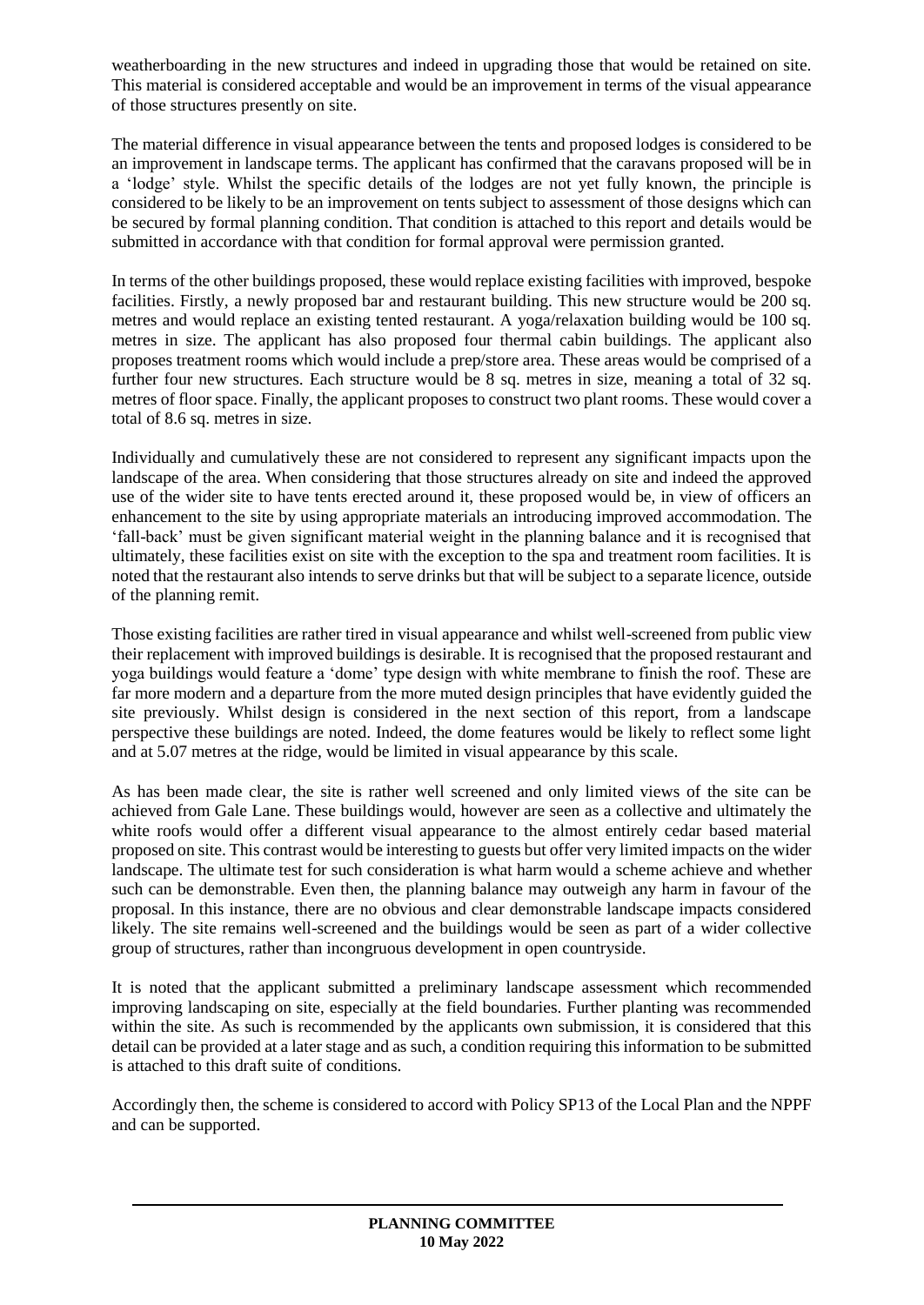### **Design, appearance and scale of development**

Policy SP16 entitled 'Design' states that *'to reinforce local distinctiveness, the location, siting, form, layout, scale and detailed design of new development should respect the context provided by its surroundings'*. In addition, Policy SP20 entitled 'Generic Development Management Issues' requires that new development respects the character and context of the immediate locality and the wider landscape character in terms of physical features and the type and variety of existing uses.

Chapter 12 of the NPPF, entitled 'Achieving well-designed places' states at Paragraph 126 that, *'good design is a key aspect of sustainable development'.*

Paragraph 130 advises that *'Planning Policies and decisions should ensure that developments: a) Will function well and add to the overall quality of the area, not just for the short term but over the lifetime of the development;*

*b) Are visually attractive as a result of good architecture, layout and appropriate and effective landscaping;*

*c) Are sympathetic to local character and history, including the surrounding built environment and landscape setting, while not preventing or discouraging appropriate innovation or change (such as increased densities);*

*d) Establish or maintain a strong sense of place, using the arrangement of streets, spaces, building types and materials to create attractive, welcoming and distinctive places to live, work and visit;*

*e) Optimise the potential site to accommodate and sustain an appropriate amount and mix of development (including green and other public space) and support local facilities and transport networks; and*

*f) Create places that are safe, inclusive and accessible and which promote health and well-being, with a high standard of amenity for existing and future users and where crime and disorder, and the fear of crime, do not undermine the quality of life or community cohesion and resilience'*.

Paragraph 134 says that *'Development that is not well designed should be refused, especially where it fails to reflect local design policies and government guidance on design, taking into account any local design guidance and supplementary planning documents such as design guides and codes. Conversely, significant weight should be given to:*

*a) Development which reflects local design policies and government guidance on design, taking into account any local design guidance and supplementary planning documents such as design guides and codes; and/or*

*b) Outstanding or innovative designs which promote high levels of sustainability, or help raise the standard of design more generally in an area, so long as they fit in with the overall form and layout of their surroundings.*

As has been noted throughout this report, the extant permissions on site are recognised. However, in relation to design, the consideration remains whether the proposed design is acceptable as proposed in this application.

The cedar weatherboarding is considered acceptable and would be an improvement on a tent in both material and design. In relation to design, the buildings proposed are considered improvements to those structures existing on site and even those to be retained would be enhanced by the introduction of the cedar material to clad them or those already constructed of this material will see improvements to their fenestration. This aspect would no doubt refresh the site and improve its facilities. The applicant's intentions to include solar panels are also commendable, offering a more sustainable aspect in terms of contributing to the needs of the site in terms of its power needs.

The design of many of the proposed structures is considered rather simple, with relatively well-proportioned buildings of generic, symmetrical shape (such as squares and rectangles). The only aspect that introduces something rather different is the newly proposed restaurant and spa buildings. These would incorporate what are described by the applicant as 'quadrosphere domes' which would be constructed of glulam beams and a UPVC membrane coloured white. Whilst these are certainly a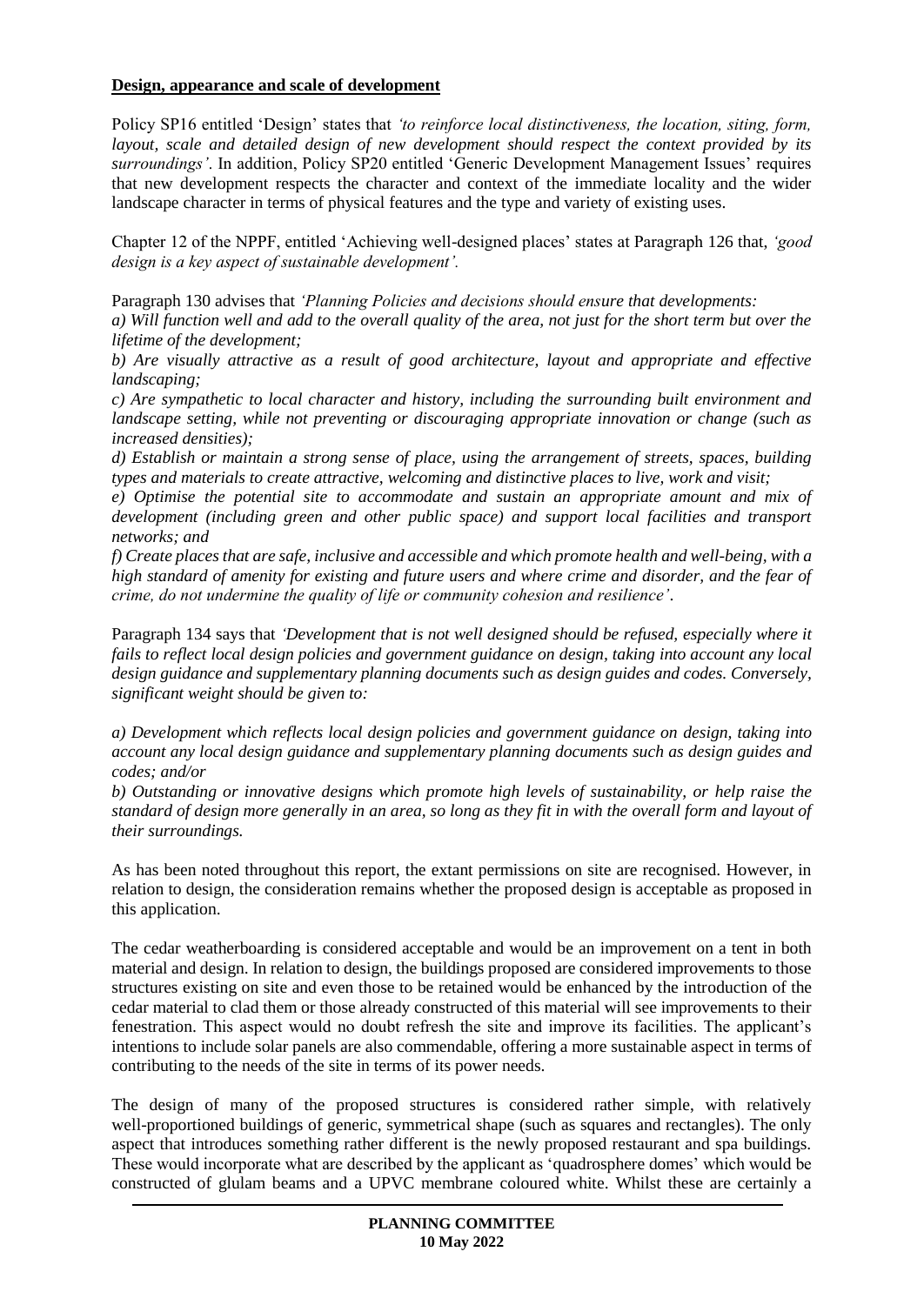departure in design terms from the rather generic structures proposed, they are considered far more interesting from a design perspective and would offer a welcome contrast between themselves and the wider site.

Whilst it is readily recognised (as it was in the previous section of this report) that such will not be to everyone's particular tastes, that is not the planning test that dictates whether a scheme is acceptable in planning terms or not. Rather, it is whether the design would be so 'bad' and demonstrably bad, as to justify the refusal of the whole scheme. Such a bar is considered very high and in circumstances such as this, where the design is recognised to be more modern it will always be considered less acceptable to some than others.

This is understood as design is particularly subjective. However, the proposals are considered by officers to be acceptable and comply with both the Local Plan and the NPPF. In many respects, the applicant's intentions are considered to refresh and improve the site and it is considered they these proposals do achieve that. In that respect then, the scheme is considered to achieve a suite of supportable design principles and in that regard would result in a development that would be an improvement upon that already approved for use on site.

The design of the 'caravans' is noted to be 'lodge' style, conforming with a number of similar types of development across both the district and country. In respect of the intended scale, proportions and materials of these structures, they are acceptable. Therefore, these are principally considered acceptable subject to further formal assessment as per the condition as worded below.

Accordingly, the application is therefore considered to accord with Policy SP16 of the Local Plan and the NPPF and merits support.

### **Impact on residential amenity**

Policy SP20 entitled 'Generic Development Management Issues' states, in relation to amenity, *'New development will not have a material adverse impact on the amenity of present or future occupants, the users or occupants of neighbouring land and buildings or the wider community by virtue of its design, use, location and proximity to neighbouring land uses. Impacts on amenity can include, for example, noise, dust, odour, light flicker, loss of privacy or natural daylight or be an overbearing presence Developers will be expected to apply the highest standards outlined in the World Health Organisation, British Standards and wider international and national standards relating to noise New development proposals which will result in an unacceptable risk to human life, health and safety or unacceptable risk to property will be resisted. Developers will be expected to address the risks/potential risks posed by contamination and/or unstable land in accordance with recognised national and international standards and guidance All sensitive receptors will be protected from land and other contamination. Developers will be expected to assess the risks/ potential risks posed by contamination in accordance with recognised national and international standards and guidance'.*

Criterion 'f' of Paragraph 130 of the NPPF states that decisions should ensure that development *'create places that are safe, inclusive and accessible and which promote health and well-being, with a high standard of amenity for existing and future users; and where crime and disorder, and the fear of crime, do not undermine the quality of life or community cohesion and resilience'.*

The nearest residential dwelling to the site is noted earlier in this report to be 'Kensa Park' approximately 100 metres to the South. Whilst another, similar type development for caravans, known as 'Wrens Caravan Park' is located to the immediate North of the site. Residential dwellings are located in the area, with the closest to the North and others to the South as detailed earlier in this report.

It is recognised that all told, the existing, approved development is permitted to accommodate the same number of 'pitches' but in this case, rather than tents being erected, there would be lodges in their place. Accordingly, the previously referred to potential amenity impacts are plausible issues that can occur. However, in this instance, the number of 'pitches' would remain the same, only the accommodation type would alter. Nevertheless, the 'type' of accommodation can still lead to differing amenity issues. In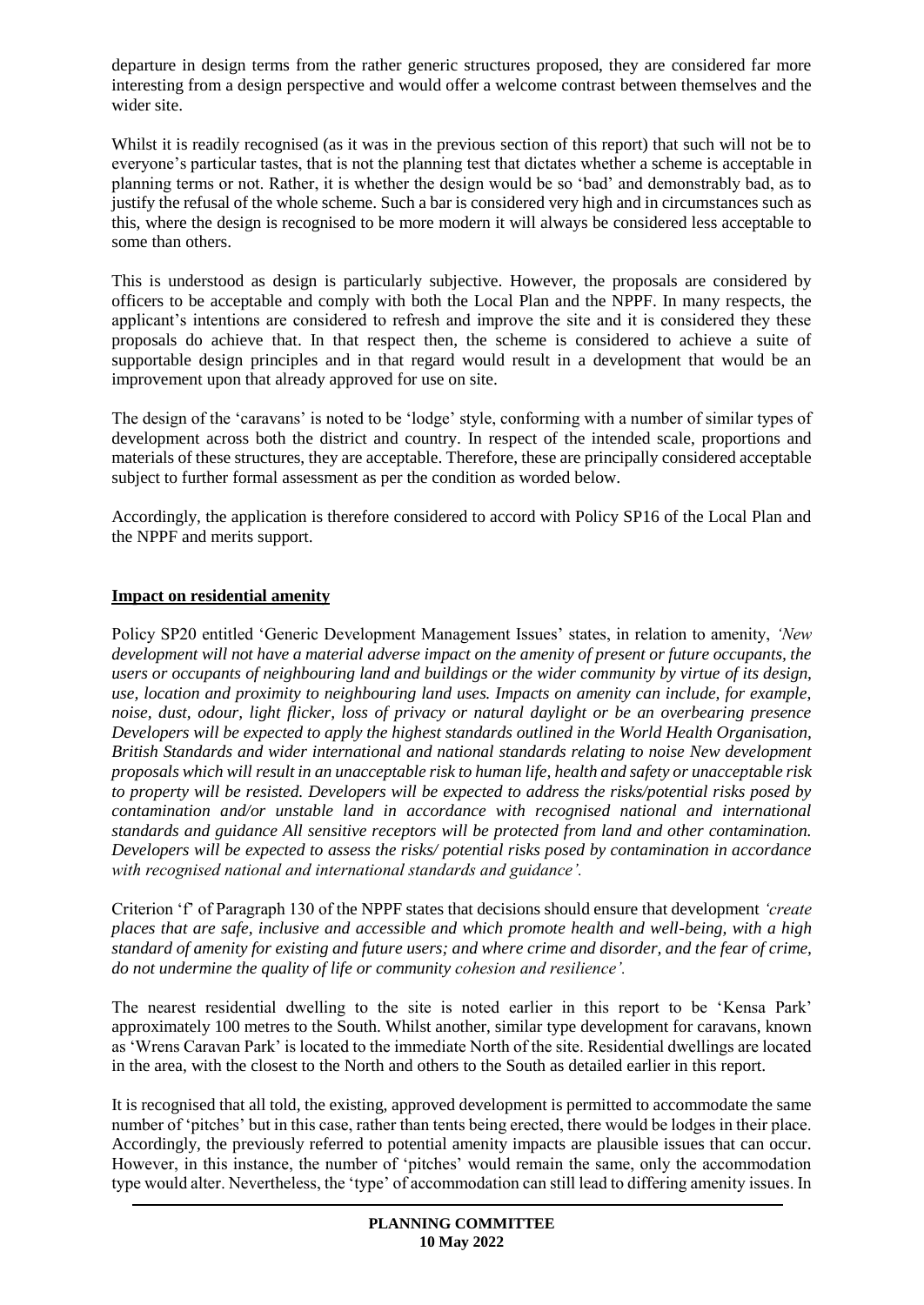this case, in direct relation to the accommodation, there are no significantly demonstrable impacts considered likely. No such issues have been raised by the public consultation, nor has the Environmental Health Officer (EHO) raised any concerns when offered the opportunity to comment upon the application.

In terms of potential amenity impact, these must be considered to amount to an impact that would be demonstrably harmful. Indeed, it is considered that more likely, a lodge style form of accommodation would be preferable over a tent in terms of being less likely to be create issues that could have an impact upon the amenity of the area.

In any event, the case officer considers it prudent to impose a condition that would require any external lighting details that could be considered necessary for the site at a later stage to be submitted for formal approval. Such approval would be required prior to any such lighting being installed on site.

Overall though, it is recognised that the site is proposed for holiday use, is already permitted for such use and would not feature permanent residents. It would also not have any increase in the maximum onsite number of guests were this application approved.

Cumulative impacts have also been considered in this case given the proximity of a similar business to the application site. Notwithstanding that the fundamental use has already been approved and these cumulative impacts previously considered it is recognised that this scheme would introduce some new aspects to the site, not previously considered by the Local Planning Authority. These new aspects have been previously referred to in this report, but for clarity are confirmed to comprise the proposed construction of a spa facility.

This element of the application is considered very small-scale and given it is considered so minor, with treatments to take place inside purpose made structures, there are no reasons to believe that the amenity of the wider area would in any way be compromised by this activity.

Accordingly, it is considered that the scheme complies with the objectives of Policy SP20 and the NPPF and merits support.

# **Highways**

Policy SP20, entitled 'Generic Development Management Issues' states that *"Access to and movement within the site by vehicles, cycles and pedestrians would not have a detrimental impact on road safety, traffic movement or the safety of pedestrians and cyclists. Information will be required in terms of the positioning and treatment of accesses and circulation routes, including how these relate to surrounding footpaths and roads".*

Paragraph 111 of the NPPF affirms that *'development should only be prevented or refused on highways grounds if there would be an unacceptable impact on highway safety, or the residual cumulative impacts on the road network would be severe'*.

Access would remain as is, with no change in those arrangements. However, it is noted that previously, the Local Highways Authority did raise some concerns with regard to the intensification of the sites use. As has been established in case law, the use of pure numbers utilising an access is not considered sufficient to demonstrate 'harm'. The extant, permitted use on site is not restricted in terms of numbers visiting the site and it is not considered that this application, which would not increase the number of pitches available for accommodation purposes could reasonably justify any condition to restrict these.

The final Local Highway Authority response is noted, it requested two conditions to be imposed on any subsequent grant of permission. These have been noted by the Local Planning Authority.

Additionally, the two objections received in relation to this application are also noted to refer to concerns related to potential highway impacts. It is also noted that a neighbouring parish council has also objected to the application on these grounds (Beadlam Parish Council). Whilst these are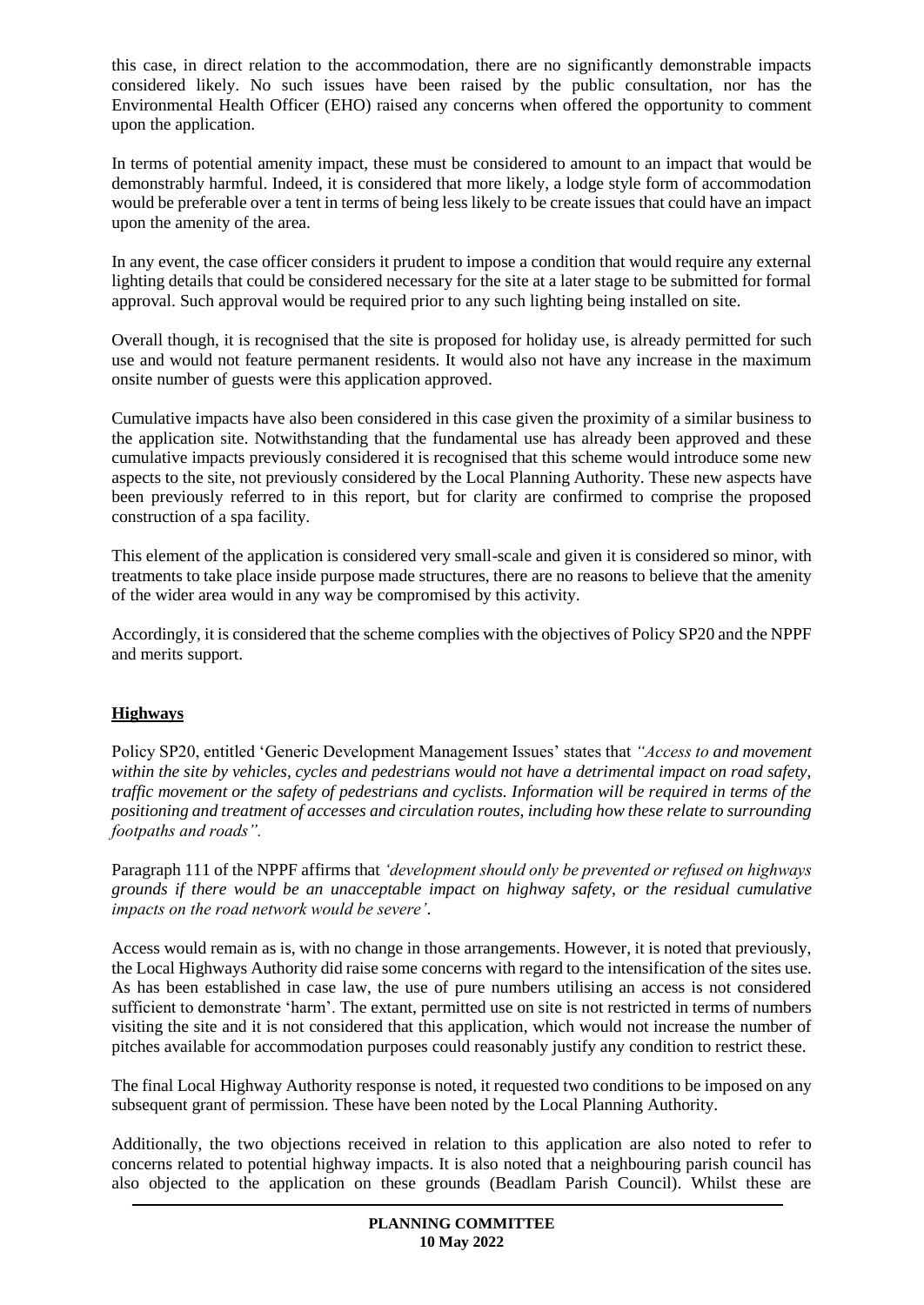understood, they are not demonstrated in terms of harm, rather they are assertions based upon the application and their perception of what impact it could create.

In consideration of these concerns, whilst they are appreciated the applicant is not proposing any additional capacity in terms of the number of pitches available to the total number of guests that could stay on site. In that respect, it cannot reasonably be considered that there would be any greater highway impact than there is now. The use of the land for tourism accommodation is already well established and it is not considered reasonable to refuse the scheme now given that established use on highway grounds. This positions is strengthened still further by the fact that the Local Highway Authority have not offered any objection to the scheme.

In terms of the proposed improved restaurant this is an approved and established use on the site and it is not restricted from being used by those not staying on site so there is no material change in circumstances were this newly proposed restaurant approved and implemented. The existing restaurant is noted to be unrestricted in numbers that could use it and it is not considered reasonable to restrict this proposed restaurant by planning condition. Nevertheless, it will self-regulate with the applicant confirming it has a capacity of 60 covers.

The Spa is confirmed to have a capacity of 24 treatments per day with car parking capacity for staff and the general public being estimated to be for 30 spaces and provision on site for 35. As has been noted, the scale of the Spa facility is considered such that it is commensurate with the tourism accommodation. It is very modest in scale and as such could not reasonably be said to have any real impacts and certainly would not result in 'significant' impact upon either road safety or congestion.

The only aspect of the scheme that would have any impact on the numbers in use on site relates to the proposed spa facility. In regards to this, the facility would be anticipated to be utilised by onsite guests, but could be used by those not staying on site. It is not considered necessary nor reasonable to restrict this facility for guests only and in that regard then a condition could not be imposed as it would fail to meet the 'tests' when considering the imposition of such conditions upon any grant of planning permission.

In relation to this then, the issue is how material a change there would be to justify the potential imposition of condition(s). The spa facility proposed is very modest in scale and whilst the concerns of objectors are noted, these are not considered sufficient to reasonably amount to concern from officers that could justify such condition(s) being attached to any decision notice should the application be granted planning permission. The scale of the development relative to potential use is not considered so harmful as to merit concerns from a highway perspective. It is simply not necessary nor reasonable to impose such a condition and accordingly, it would plainly fail to meet at least two of the six tests and is therefore not recommended within the draft suite of conditions.

The established use of the site as a tourism accommodation development, with associated, ancillary type development is now well-established. This scheme offers no material change in vehicle access nor intensification of use and as such it is not considered that the development would have any demonstrable impact upon the local highway network.

The concerns raised that guests would require a car to either arrive at site or tour the area are noted but not reasonable reasons to refuse the scheme before the Local Planning Authority. The district, by its nature is very rural and access to a vehicle for personal travel is essential. Local, public transport links are recognised to be varied in frequency and type across the district but it is not for the Local Planning Authority nor this application to resolve these matters and enhance them. Whilst it is recognised that the use of private motorcar is not to everyone's preference, it is a legal method of transport and part of the reason why guests seek to visit the district is precisely because it is s a rural area with a beautiful landscape. Accordingly, the fact that private vehicles will almost certainly be used to visit the site in each case is noted, it is not a basis upon which to refuse this application given extant policy direction at national and local levels.

It has been previously noted in this report that tourist attractions that generate significant numbers of visitors should consider alternative methods of transport to get guests to the site. As has been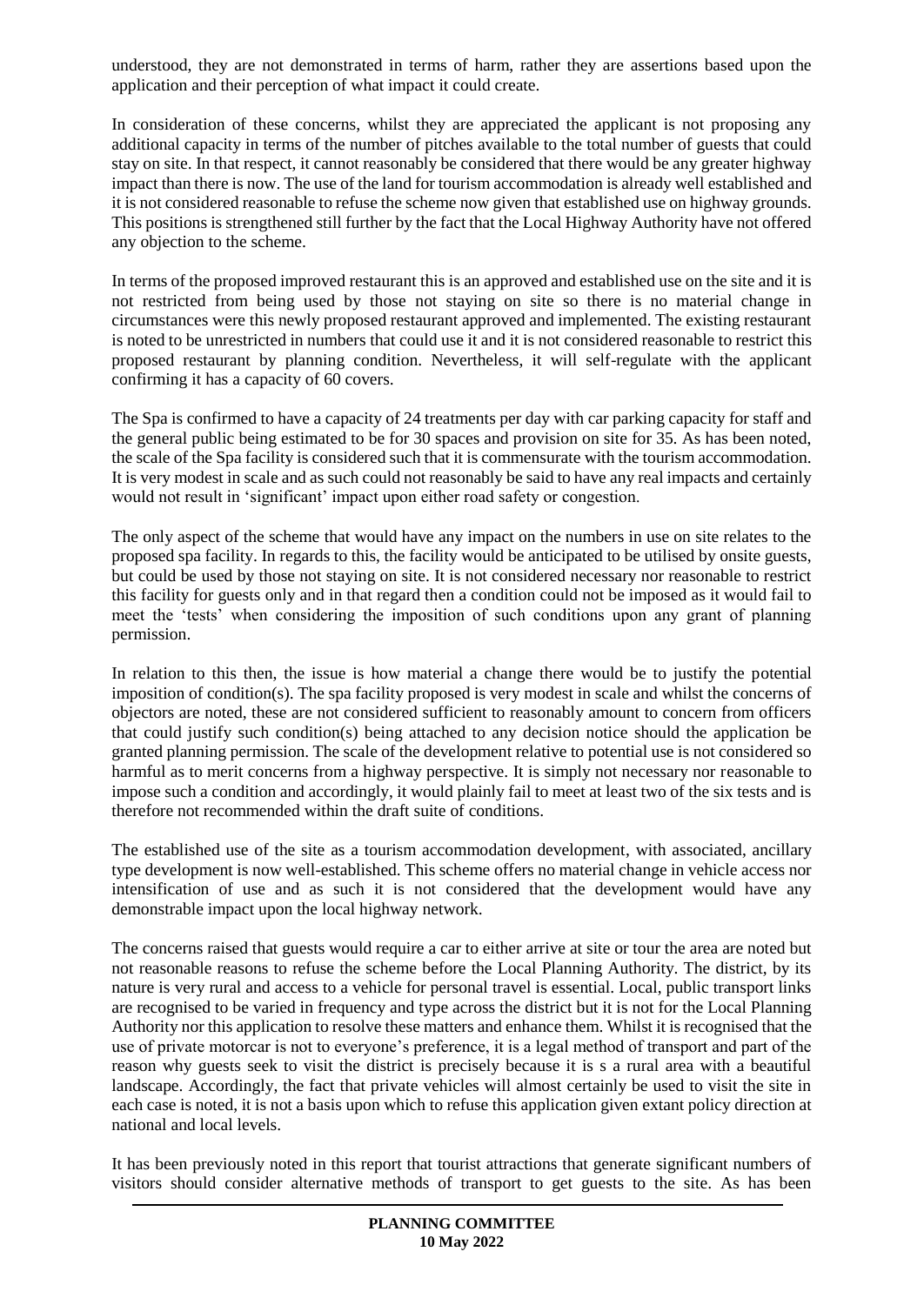established, this is not such a development, it is for tourist accommodation with some ancillary elements associated with it. As such, there is no need for alternate methods of transport to be provided in this case.

The application is therefore considered accord with Policy SP20 of the Local Plan and would not result in a development contrary to the NPPF.

## **Flood risk and drainage**

Policy SP17 'Managing Air Quality, Land and Water Resources' confirms what and how development proposals should manage surface and waste water.

Chapter 14 of the NPPF entitled 'Meeting the challenge of climate change, flooding and coastal change confirms in paragraph 154 that *'New development should be planned for in ways that:*

*a) avoid increased vulnerability to the range of impacts arising from climate change. When new development is brought forward in areas which are vulnerable, care should be taken to ensure that risks can be managed through suitable adaptation measures, including through the planning of green infrastructure; and b) can help to reduce greenhouse gas emissions, such as through its location, orientation and design. Any local requirements for the sustainability of buildings should reflect the Government's policy for national technical standards'.*

Paragraph 159 states that, *'Inappropriate development in areas at risk of flooding should be avoided by directing development away from areas at highest risk (whether existing or future). Where development is necessary in such areas, the development should be made safe for its lifetime without increasing flood risk elsewhere'*.

Paragraph 162 of the NPPF states that, *'The aim of the sequential test is to steer new development to areas with the lowest risk of flooding. Development should not be allocated or permitted if there are reasonably available sites appropriate for the proposed development in areas with a lower risk of flooding. The strategic flood risk assessment will provide the basis for applying this test. The sequential approach should be used in areas known to be at risk now or in the future from any form of flooding'*.

Paragraph 167 states that, *'When determining any planning applications, local planning authorities should ensure that flood risk is not increased elsewhere. Where appropriate, applications should be supported by a site-specific flood-risk assessment. Development should only be allowed in areas at risk of flooding where, in the light of this assessment (and the sequential and exception tests, as applicable) it can be demonstrated that:*

*a) within the site, the most vulnerable development is located in areas of lowest flood risk, unless there are overriding reasons to prefer a different location;*

*b) the development is appropriately flood resistant and resilient;*

*c) it incorporates sustainable drainage systems, unless there is clear evidence that this would be inappropriate;*

*d) any residual risk can be safely managed; and*

*e) safe access and escape routes are included where appropriate, as part of an agreed emergency plan'*.

Paragraph 169 states that *'Major developments should incorporate sustainable drainage systems unless there is clear evidence that this would be inappropriate. The systems used should:*

*a) take account of advice from the lead local flood authority;*

*b) have appropriate proposed minimum operational standards;*

*c) have maintenance arrangements in place to ensure an acceptable standard of operation for the lifetime of the development; and*

*d) where possible, provide multifunctional benefits'*.

The Lead Local Flood Authority (LLFA) sought further information from the application and they subsequently provided this. The LLFA have confirmed that the site is in an area of low flood risk and the development is acceptable relative to this.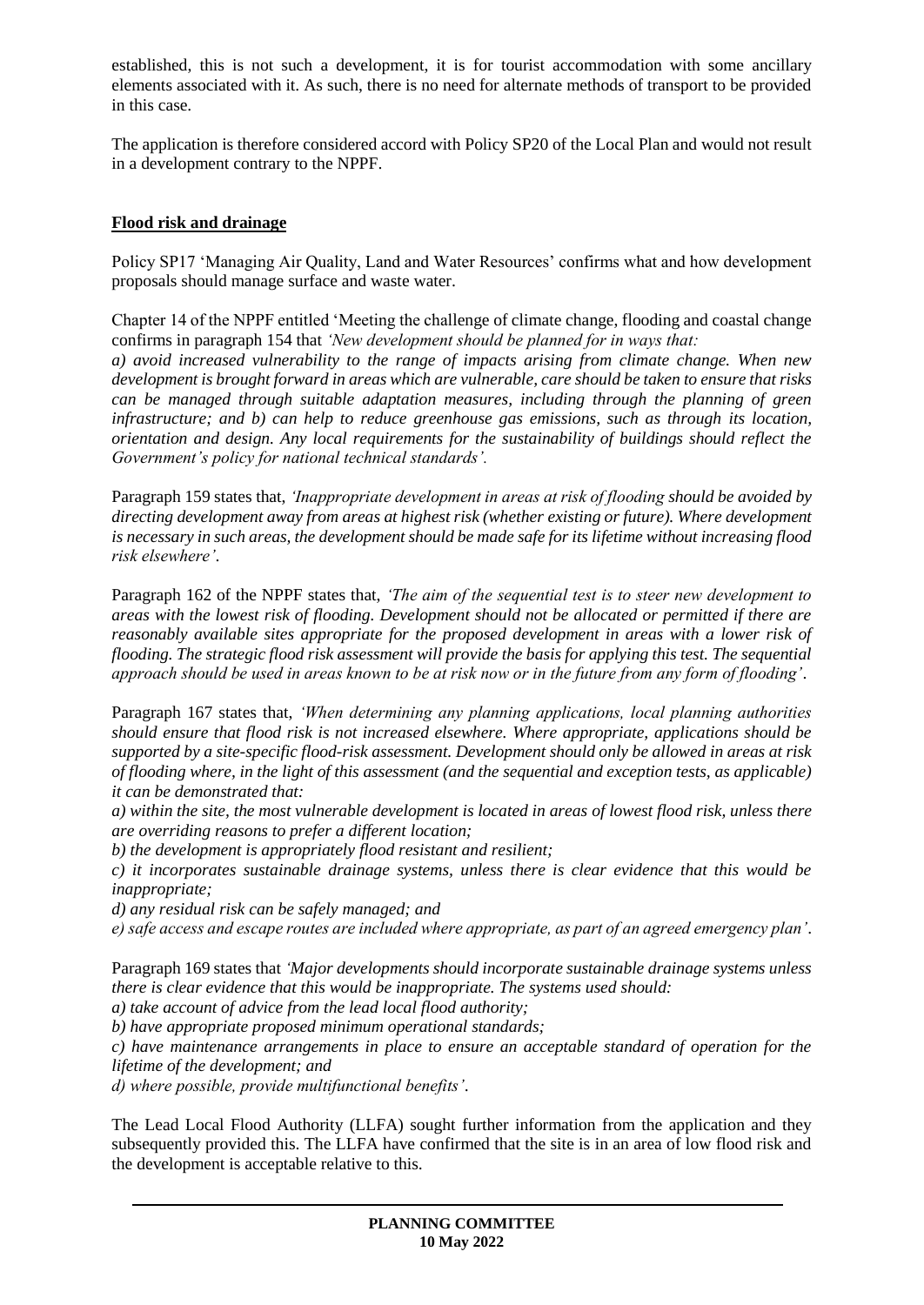The applicant intends to install a drain to the north of the site for surface water drainage. This will require consent from the LLFA and is recognised as outside of the planning process. Nevertheless, the facts of this case are useful to understand. The site will incorporate attenuation ponds, located in two locations to the North and North-West of the site.

These will be discharged to at a controlled rate, which is agreed by the LLFA and to which the detailed submissions confirm. Accordingly, these details are recommended to be included as 'approved' details as part of condition 2 within the draft conditions included in this report. The sites low risk of flooding is noted and the intended surface water drainage plans recognised as being considered acceptable by the Lead Local Flood Authority.

Foul drainage is intended to be achieved by connecting to the mains. This connection is on the northern boundary of the site. Whilst it is not a matter of the Local Planning Authority to deal with, it is noted as part of the wider development proposal.

Ultimately, there are no concerns raised by consultees in terms of surface water drainage and it is considered therefore, that the scheme is acceptable in terms of its drainage plans and would be in compliance with Policy SP17 of the Ryedale Local Plan and the NPPF.

## **Conclusion**

The site is recognised to benefit from an extant permission and in terms of capacity for holidaymakers, this application would not offer any increase. Rather, it would only alter the accommodation 'type' on site from tents to that of lodges. Such is already on site, but this would ensure all accommodation for guests was uniformly lodges.

The only aspect that is actually 'new' in terms of the introduction of a new element of the already approved tourism accommodation site, is the proposed spa facility. All other aspects would replace existing facilities.

Accordingly, given the existing fall-back position that is afforded significant weight in the planning balance, the resultant application is rather minor in its nature.

The concerns raised by the objectors are noted but whilst these concerns are understood it is considered in planning terms, the fundamental use of the site is already well-established. Given the extant, legal use of the site already approved, the consideration relative to highways would be whether a material change in use would occur. This is not considered to be the case and the Local Highway Authority have not offered any objection to the scheme.

The proposed development is considered to be acceptable in terms of landscape, design, drainage and amenity considerations and as such would comply with the Ryedale Local Plan as well as the NPPF. Specifically, policies SP1, SP8, SP13, SP16, SP17, SP19, SP20 and SP2. As such, it is recommended for approval.

### **RECOMMENDATION: Approval** subject to the following conditions;

1. The development permitted shall be begun either before the expiration of three years from the date of this permission.

Reason: To ensure compliance with Section 51 of the Planning and Compulsory Purchase Act 2004

2. The development hereby permitted shall be carried out in accordance with the application form dated the 17 December 2021 and the following approved plan(s):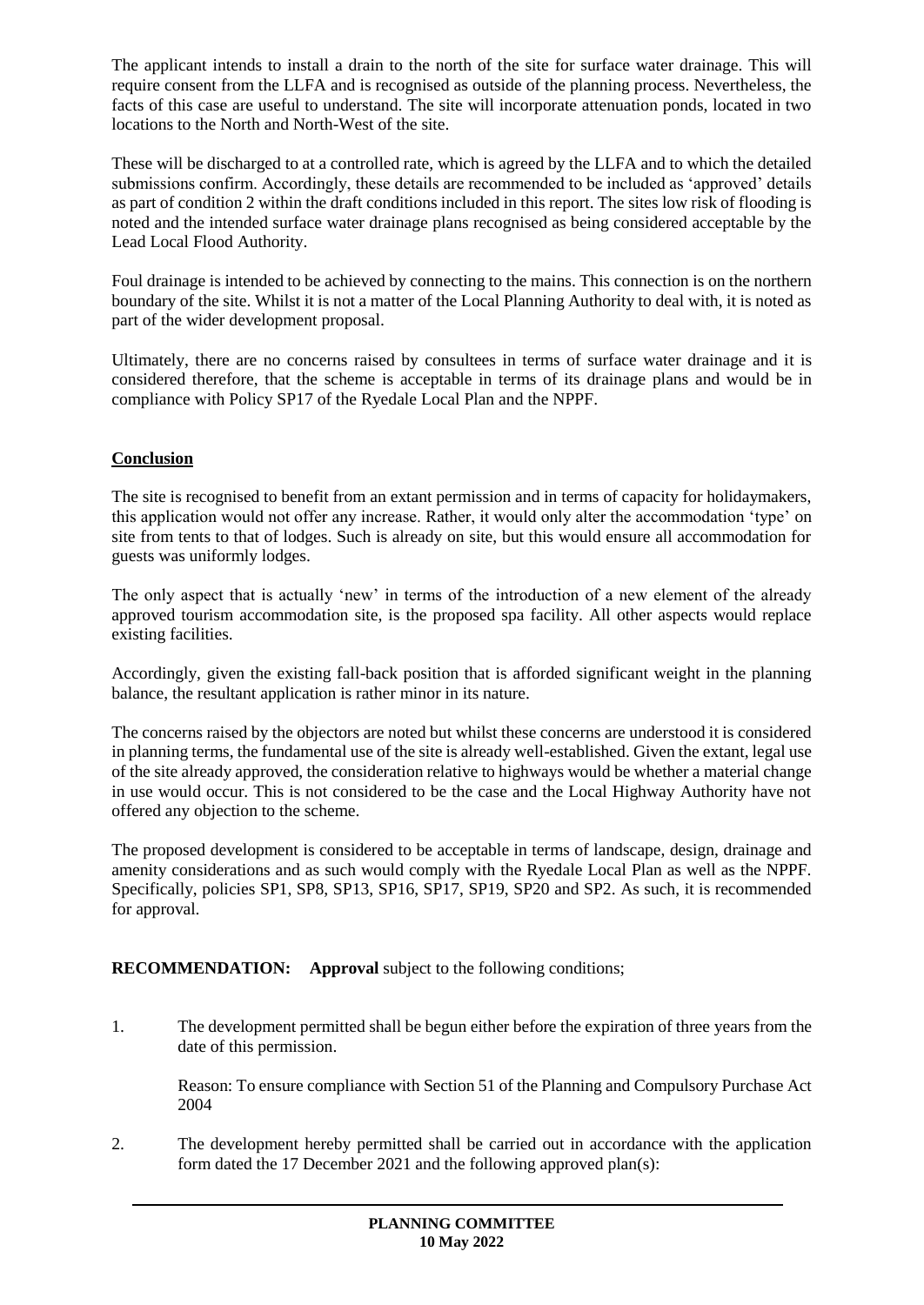- i. Cover Letter, dated 17 December 2021;
- ii. Location Plan, ref. H2 210803/3, dated 14 December 2021;
- iii. Proposed Site Layout, ref. H2 210803/1 Rev. C, dated 24 April 2022;
- iv. Existing Site Layout, submitted 21 December 2021;
- v. Demolition Plan, submitted 25 April 2022;
- vi. Preliminary Landscape and Visual Assessment, darted 20 December 2021;
- vii. Entrance Plan, ref. LYCF1003, dated 10 December 2021;
- viii. Reception and Kitchen Plan, ref. LYCF1004, dated 14 December 2021;
- ix. Plant room Plan, ref. LYCF1009, dated 13 December 2021;
- x. Restaurant and Bar Plan, ref. LYCF1007, dated 14 December 2021;
- xi. Spa Plan, ref. LYCF1002, dated 10 December 2021;
- xii. Thermal Cabin Buildings Plan, ref. LYCF1005, dated 13 December 2021;
- xiii. Treatment room Plans, ref. LYCF1006, dated 13 December 2021;
- xiv. Yoga and Relaxation Plan, ref. LYCF1008, dated 14 December 2021;
- xv. Alpbau Quadrosphere technical specifications, submitted 29 April 2022;
- xvi. Drainage Design Report, Northpoint Consulting, Reference 151410, Revision 0, Dated 30/03/2022.

Reason: For the avoidance of doubt and in the interests of proper planning.

#### **Prior to commencement**

3. Prior to the commencement of the hereby development, details of the lodges specifications including dimensions, construction materials and finished external colours shall be submitted to the Local Planning Authority for written approval. Once received, those details shall be implemented in full and strictly adhered to for the lifetime of the development.

Reason: In the interests of the character of the area.

4. Prior to the commencement of the development, all access, parking, manoeuvring and turning areas for all users at Canadian Fields shall be constructed in compliance with details submitted and approved in writing by the Local Planning Authority. Once the details are approved, they shall be implemented and maintained as approved for the duration of the development. They shall also be kept clear of any obstruction at all times.

Reason: To provide for appropriate on-site vehicle facilities in the interests of highway safety and the general amenity of the development and to and comply with Policy SP20 of the Ryedale Local Plan.

- 5. Prior to the commencement of the development a Construction Management Plan shall be submitted to the Local Planning Authority for written approval. The plan shall include the following details:
	- i. Details of any temporary construction access to the site including measures for removal following completion of construction works;
	- ii. Restriction on the use of Gale Lane (at specific School arrival and leaving times) access for construction purposes;
	- iii. Wheel washing facilities on site to ensure that mud and debris is not spread onto the adjacent public highway;
	- iv. The parking areas defined for contractors' site operatives and visitor's vehicles;
	- v. Areas for storage of plant and materials used in constructing the development clear of the highway;
	- vi. Details of site working hours; and
	- vii. Contact details for the responsible person (site manager/office) who can be contacted in the event of any issue.

Once approved the construction management plan shall be implemented and adhered to in full during the construction phase.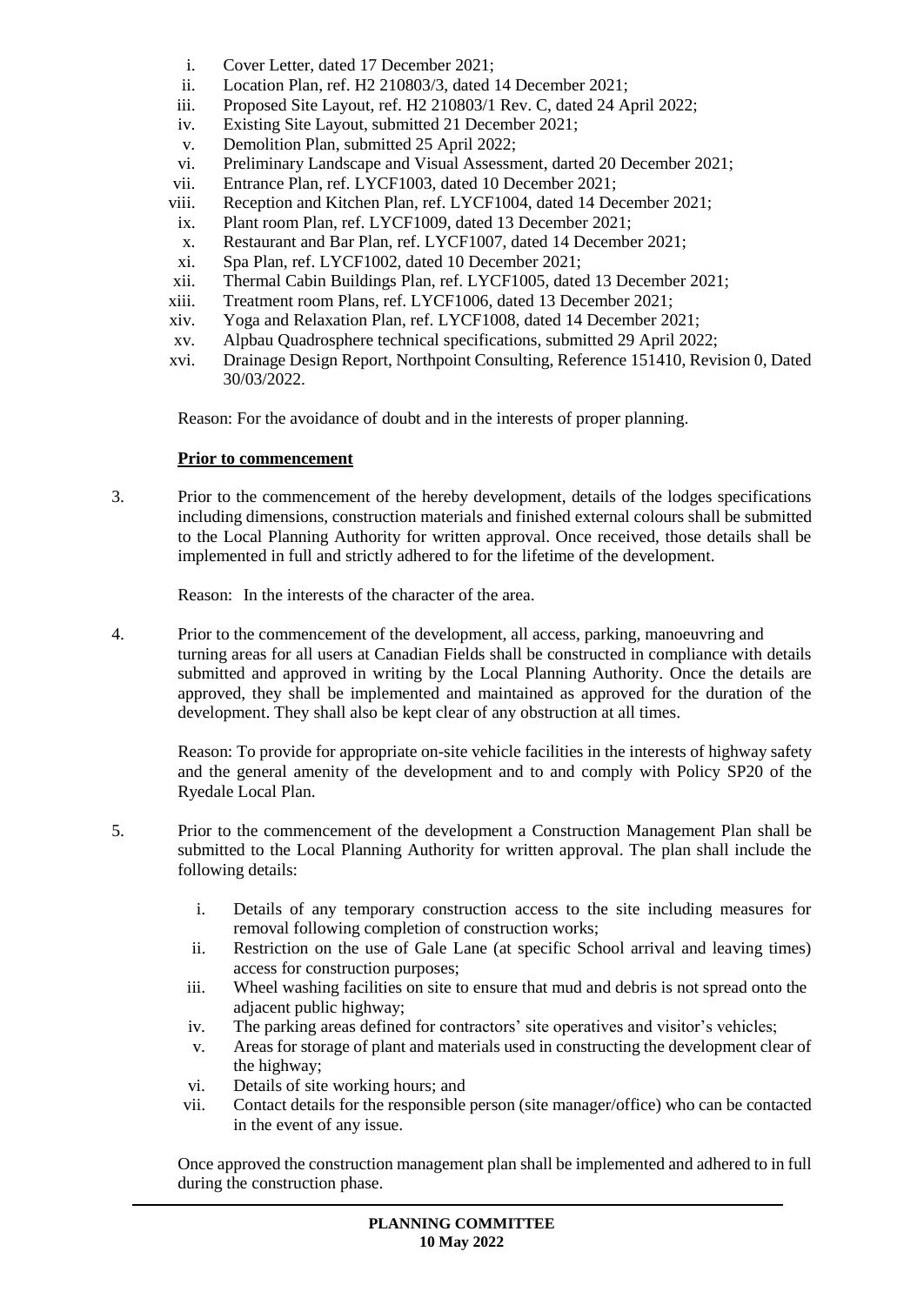Reason: In the interest of highway and public safety of the area and complying with Policy SP20 of the Ryedale Local Plan.

## **Ongoing Conditions**

6. There shall be no more than 47 lodges constructed upon site for holiday accommodation purposes.

Reason: In the interests of the visual amenity of the area.

7. The hereby approved application shall be for holiday accommodation only and not as a person's sole or main place of residence.

Reason: In order to comply with Policy SP21 of the Ryedale Local Plan.

8. Prior to the installation of any external lighting at the site shall be limited to that required for the security purposes and the safe movement of pedestrians and vehicles. Details shall be submitted to and approved in writing by the Local Planning Authority prior to installation. The details shall include the position, height, angle of lighting, illuminance level and hours of operation. Once approved the lighting shall be installed and maintained in accordance with the approved details for the duration of the development.

Reason: In the interests of the reduction of light pollution and to satisfy the requirements of Policies SP16 and SP20 of the Ryedale Plan, the Local Plan Strategy.

9. There shall be no vehicular access or egress to and from the site other than via the existing approved access.

Reason: In the interests of road safety.

10. Foul and Surface water shall be drained on separate systems at all times.

Reason: To secure proper drainage and to manage the risk of flooding and pollution.

11. The hereby approved accommodation shall be for commercial holiday let for at least 140 days a year and no let must exceed 31 days.

Reason: In order to comply with Policy SP21 of the Ryedale Local Plan.

12. The owners/operators of the hereby approved development shall maintain an up-to-date register of all lettings/occupation. This shall be available for inspection upon request of the Local Planning Authority.

Reason: In order to comply with Policy SP21 of the Ryedale Local Plan

13. Within 3 months of the commencement of the hereby approved development, a landscape scheme for the site that indicates numbers, species and location of all trees and shrubs to be planted shall be submitted to the Local Planning Authority for written approval. The details submitted shall include details of the phasing of planting as well as an aftercare and management plan, including details of how any tree or shrub that fails within 5 years of planting will be replaced like for like and shall be based upon the preliminary landscape and visual assessment submitted, dated 20 December 2021. Once approved, the scheme shall be implemented and adhered to for the duration of the development.

Reason: To enhance the appearance of the development hereby approved and to satisfy the requirements of Policies SP16 and SP20 of the Ryedale Plan, the Local Plan Strategy.